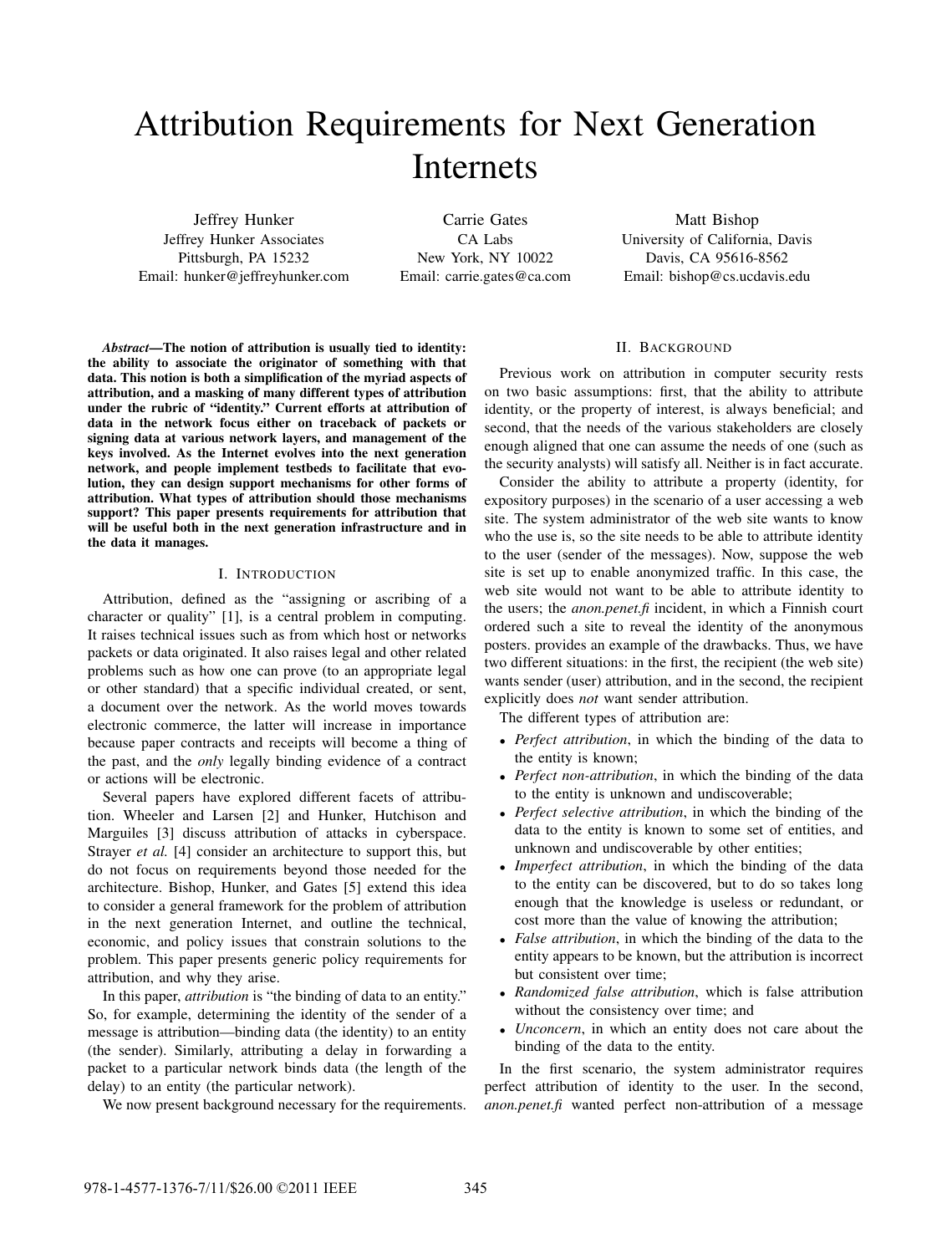to an email address, but in fact had only perfect selective attribution, because the site manager could reconstruct the correct attribution. In the third, both the user and the bank want perfect attribution of identity to each other. In the last, the counterintelligence agent wants either false attribution (if her goal is to present a false but consistent identity across visits) or randomized false attribution (if she wants to appear as different visitors for each visit).

As we are considering attribution in a network, we consider only those entities involved in the sending and receiving of a message. The entities are the sender and recipient, which may be the individual, the associated account, the sending process, the computer, the individual's organization, or some other appropriate entity; the ISP and network backbone providers that carry the message to its destination; and the political entities with jurisdiction over all these entities.

The requirements for an attribution system for the Internet, which follow, are not yet supported to the level of assurance most users of attribution would desire. So these requirements are intended for the next generation Internet, and for other networks for which attribution is to be a feature.

# III. REQUIREMENTS

Consider a packet on a network. We call the point of origin the "sender" and the point of destination the "recipient." In some cases, for example an email, the "sender" of interest is the human who created the message. In other cases, for example a web page, it may be the server process. In still other cases, the actual originating entity may *not* be the entity of interest; when one discovers packets coming from a botnet, the specific botnet is of less interest than the perpetrator who installed the botnet. The sender may even be an intermediary entity, for example an ISP that injects advertisements into packets responding to certain addresses [6].

# REQUIREMENT 1. The sender and recipient must be defined.

Given the possible stakes inherent in the use of an attribution system, the entities relying on the attribution must know how confident they can be in it. So the system needs to provide some indication of the degree of confidence that a user can have in the attribution being correct. The means of reporting the attribution must enable metrics to assess the accuracy of the attribution. In general, the desired attribution depends on three interrelated factors: the desired confidence in the attribution, the nature of the actions for which attribution is desired, and the intended purpose of the attribution. The attribution assurance desired will depend on the consequences that might follow from that attribution. For instance, authentication for a web site requires less assurance than does authentication for obtaining a passport. We discuss this further in Section IV-C.

REQUIREMENT 2. The levels of attribute assurance must be specified or determinable by the attribution framework, and must be measurable.

The attribution mechanisms must know what characteristics to report. The sender and recipient may require that certain

characteristics be attributed to one another; a third entity may require different characteristics attributed to them. Thus:

REQUIREMENT 3. The policy requirements of entities must be specified, and the attribution framework in its full form should allow for specifying a range of possible attribution policies.

As shown above, multiple parties shape whether or how entities show the characteristics associated with an entity have a particular value. Each party has a distinct and different set of interests in attribution. Understanding what attribution really means rests on understanding what these interests are, and under what circumstances the varying interests of different parties can and *cannot* be reconciled.

REQUIREMENT 4. The attribution system must include the different actors, other than the sender and recipient, that have an interest in attribution.

Consider how these parties interact. Suppose Alice sends a message to Bob. Bob wishes to attribute the message to Alice. Alice's ISP also wishes to attribute originating time and router data to the message for Bob's ISP. Moreover, the backbones that carry some of the packets wish to share attributable data about the packets among themselves. So, there are multiple attributions by multiple actors. Further, the layer of abstraction at which the entity is viewed changes the attribution. The sender attribution of the message has the value "Alice". But the attribution of origination time and router data will be tied to the *packets* that make up the message, and not the message itself. Thus, the attribution of the message by the sender is at layer 7, but the attribution of the packets by the ISP here is at layer 3. This leads to the next requirement.

REQUIREMENT 5. The attribution framework must allow for attribution to originate and be received by actors at different layers of the (network) stack.

We represent the attribution values for a particular entity using a vector. Each position in the vector corresponds to a characteristic the value of which is to be attributed. A distinguished value must exist that means that, for this particular entity and characteristic, the value is unknown (whether due to lack of information or relevance).

Attribution as used today is concerned with *identity*: who originated the packet, who signed the contract, and so forth. But other characteristics may also be of interest. For example, the time at which the message was sent indicates whether certain deadlines are met. The time at which a message entered and exited various networks provides information about delays, which may relate to contractual requirements for quality of service. Whether the message was protected by encryption or access control bits, and where geographically the message traveled, may bear on the ability of an adversary to read, alter, or block the message. The originator of the attribution, and the user of that attribution, must have a common set of values which they can meaningfully supply and interpret.

REQUIREMENT 6. The definition of, and specific values for, the values of the elements of the attribution vector must be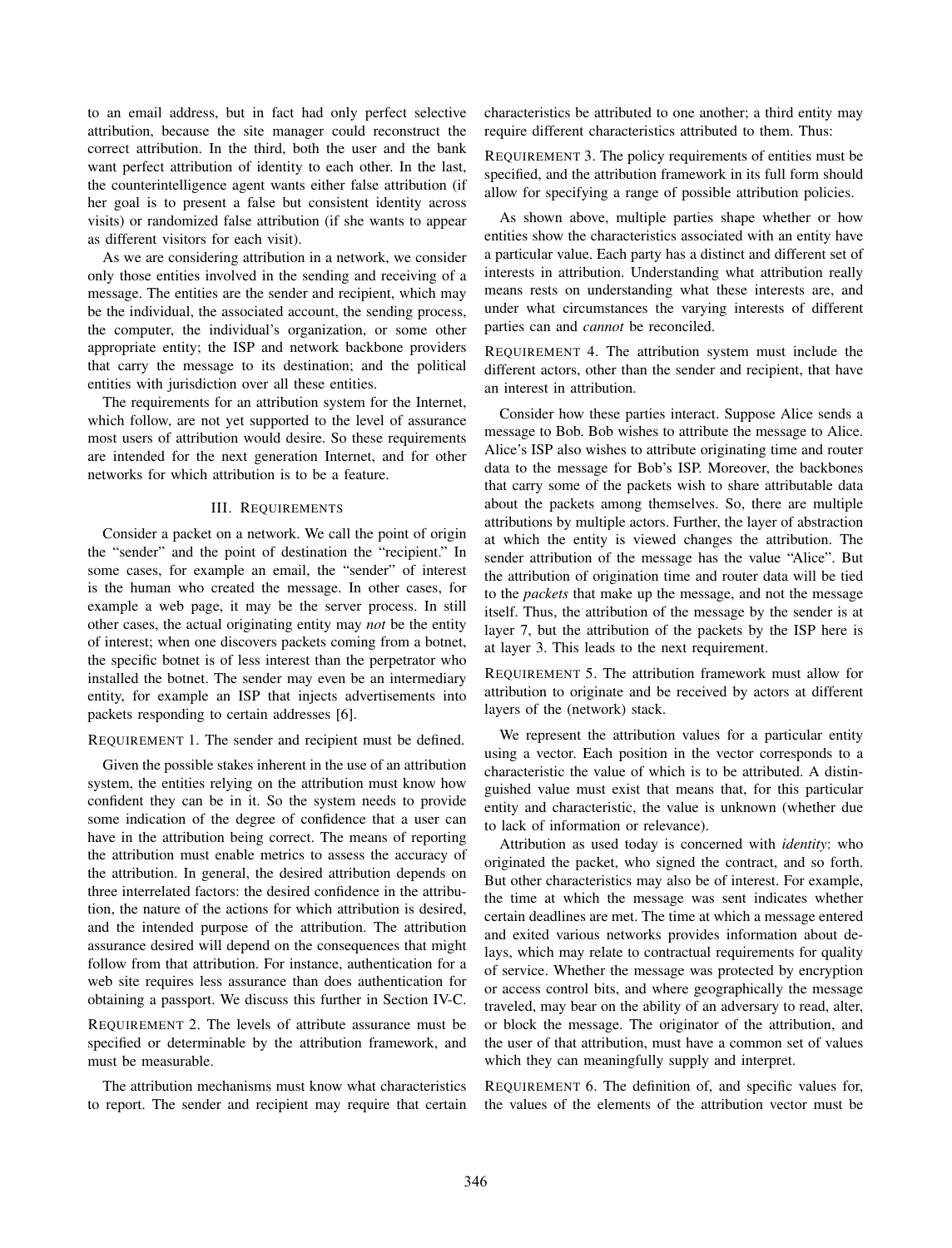well defined.

In the above example, the recipient of the attribution of the message and the recipient of the message are the same (Bob). Some other attribution information is reported to other entities involved in the transportation of the message from Alice to Bob (specifically, the ISPs and backbones). It is unlikely that Bob (or Alice) wants the ISPs or backbones to see the message. This emphasizes that the content *of the attribution* is quite different than the contents of the *entity* about which information is being attributed. It also emphasizes that the attribution framework must support entities other than those involved in the communication, for example a government agency measuring use of the network or a court that has authorized the recording of attribution information. The framework must allow these recipients of attribution information to be identified.

REQUIREMENT 7. The entity or entities that receive the attribution report must be specified.

One important characteristic is that of why the message was sent. Perhaps this is the most challenging information to attribute; in many situations, it will be *the* most important aspect of attribution. How to produce an adequate answer remains an open research question, especially because of the need to examine human motivations. Motivations are notoriously hard to determine by skilled investigators, let alone by an automated system.

REQUIREMENT 8. There must be a means to specify the characteristics giving the reason that the message was sent.

Many stakeholders participate in determining type and level of attribution. The ISPs and backbones over which the messages travel may, or may not, add or delete attribution information. For example, if the originating host's IP address is assigned using the NAT protocol, the firewall (which does the NATing) effectively eliminates the ability to attribute host origin behind the firewall. But the ISP can attribute IP origin to a subnet, here the one with the firewall connected to the ISP. In order to attribute further, the firewall would need to keep a time-stamped log of internal address assignments, and the ISP would need to record the time each packet left the firewall. Due to the financial cost, ISPs may want to provide attribution services only if they are profitable and the ISP is unlikely to be sued. Legal constraints may also shape attribution; privacy rules in the European Union being considerably more restrictive than those in the United States, an ISP in the former would be unable to provide the attributions that the latter could provide. Financial and legal considerations are central to the business judgment about whether to provide any service.

Other organizations than ISPs also affect attribution. Consider a message being sent from the United States to Russia over a network that transits North Korea, which may add questionable attribution information. Thus, the attribution characteristics from intermediate nodes, or that relies on intermediate nodes, are affected by the organizations controlling those nodes.

REQUIREMENT 9. There needs to be a means to define, and then specify, the requirements/interests of ISPs, backbones, and other parties.

Senders and recipients that co-operate provide attribution capabilities. Agreement on a desired level of attribution, and to the party to which the attribution applies, requires carefully defined and commonly accepted attribution characteristics, and a mechanism for negotiation among all of the parties to ensure agreement on the attributes to be communicated. So it is in all parties' interests to have a robust system to ensure the agreed upon level of attribution.

Backbones and intermediate nodes have no generic incentive to co-operate. Thus, cooperating senders and recipients may have to specify some attributes of the network path (for example, no packets can go through North Korea) to ensure the agreed upon attribution.

REQUIREMENT 10. There must be a structure for *efficiently* defining policies for the special case of cooperating senders and recipients.

With many different actors potentially involved in the attribution, a policy negotiation will be required in order to establish an agreed upon attribution vector. We call this agreedupon attribution vector a *policy contract*. In some cases the negotiations will not succeed; in others, the policy contract will achieve a semi-permanent basis. One can think of policy contract negotiations as a continuum. At one extreme is the oriental bazaar, where everything is constantly negotiated; at the other extreme is the religious canon, which changes very slowly if at all. Which structure will predominate cannot be predicted; a policy negotiation system must first and always be workable and agreeable to all parties. Given the different goals and needs of the different parties with a stake in attribution, and having defined who all of the players are and their needs, a full attribution system should have several features.

REQUIREMENT 11. A common nomenclature for attribution vectors must be defined.

These policy elements provide a precise and mutually understood structure, including a common language that each involved party can use to define the desired attribution state. The desired attribution state might include the length of the agreement, specified trust levels among network parties (particularly ISPs and backbones), and penalties for nonperformance.

REQUIREMENT 12. A system for communicating and negotiating the policy contract must be created.

The policy negotiation system should be transparent, low cost, and made routine to the extent possible for all parties involved. No system that requires a complex, legalistic structure in most cases will work for a commonly accepted attribution framework. Further, the entities involved need to communicate their desired attribution characteristics (and values) and the requisite assurance they require in order for a message to be sent and received. At a minimum, the sender must be able to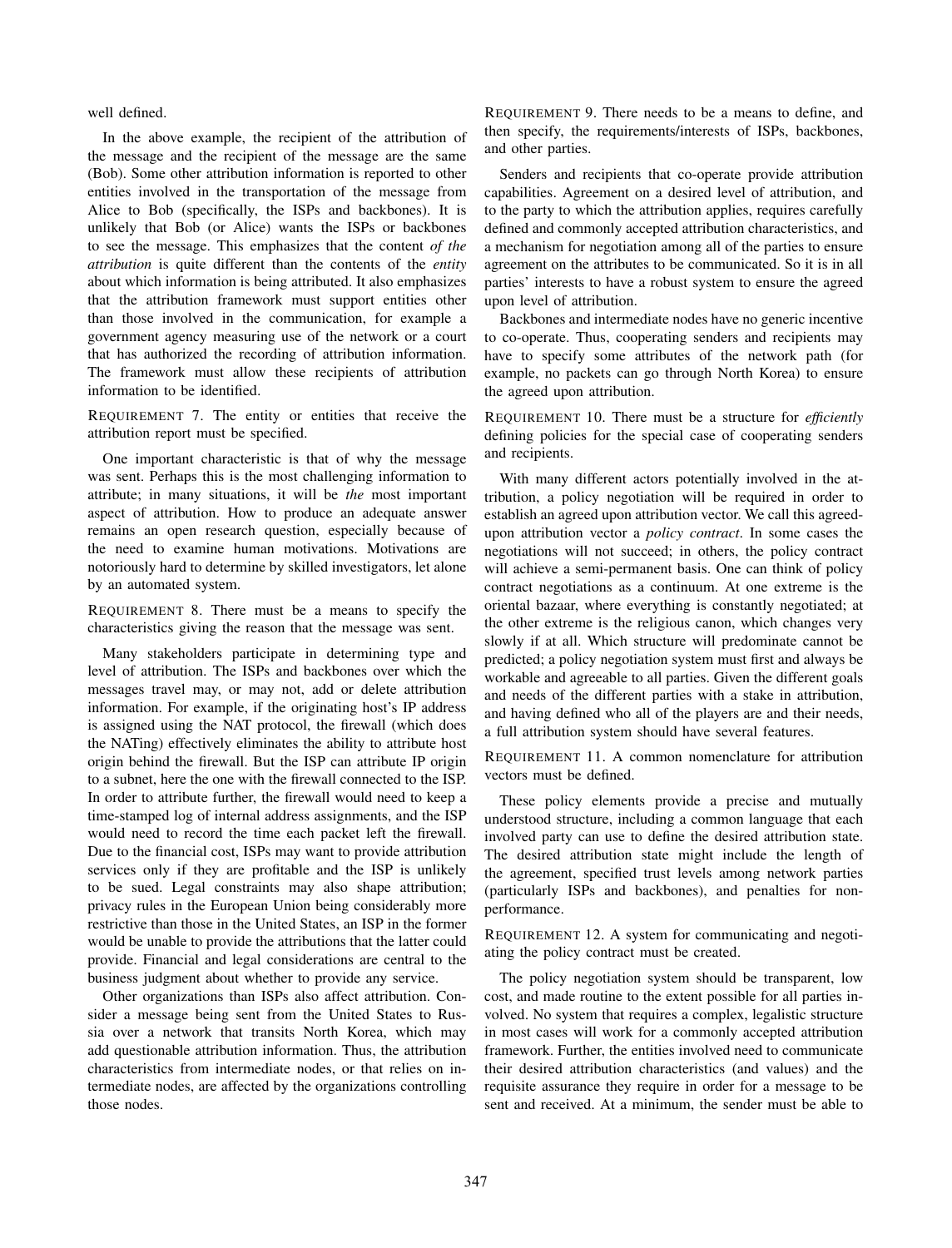specify a level of attribution and the recipients must be able to specify the levels of attribution it finds acceptable. The desires may be incompatible; for example, a sender may require that messages not be attributable to the sender but the recipient may require full attribution to the sender. In this case, the policy negotiation system must attempt to resolve the conflict, reporting that the conflict cannot be resolved if it cannot be.

Entities other than the sender and recipient may affect the resolution of the negotiation, and indeed cause it to break down. Consider a government that requires perfect attribution of the sender in all electronic communications. The sender and recipient both require perfect non-attribution with respect to the sender of the message. But the government's requirement that the identity of the sender be attributed to the message violates this requirement. Thus, even though the sender and recipient in the negotiation agree on the content and level of assurance of the attribution, a third party (the government) does not, and thus the agreement cannot be completed.

REQUIREMENT 13. The policy negotiating system should allow relevant actors to specify and communicate desired attribution states and levels of assurance.

The policy negotiation system must not allow unwanted accidental outcomes, in which the attribution that the entities agree to is not in fact what is desired. A dissident web site needs to advertise its policy of *not* accepting any forms of attribution *before* a prospective user accidentally provides it. If the policy negotiation accidentally requires the user to submit attribution, not only will the web site refuse to accept the message, but also any observers monitoring traffic to the web site will discover the identity of the user.

Policies need to be advertised so that entities can discover each others' policies. In particular, there needs to be an authoritative (distributed or centralized) repository of policies, so the policy negotiation system can determine what those policies are. Then parties can determine if communication is possible, and if so how to initiate it. The earlier examples of senders and recipients with incompatible policies, or whose communications involve other entities with incompatible policies, show situations in which communication must be initiated out of bands, with entities relaxing their policies (for communication to occur) or a denial being transmitted out of bands, because entities will not relax their policies.

These properties suggest specific requirements to support policy negotiation systems.

REQUIREMENT 14. A trust network must be defined that enables actors to trust that other actors, and the network, will honor their commitments as negotiated in the policy contract.

Networks cannot tag or alter packets of their own accord; some entity must configure them to do so. Thus, signers of a policy contract must have some level of trust that the other actors will provide acceptably accurate attribute values. This trust system might function much as a reputation system would.

This mechanism will ensure that the entire policy contract

negotiation mechanism is enforceable. The enforcement mechanism needs to provide consequences for those who follow, and fail to follow, negotiated contracts. For example, it might publicly note those who honor policy contracts and those who do not, by using a reputation-based system. It might impose social punishments for violating agreed upon policy contracts, up to and including ostracizing those who breach them. Under certain circumstances and given an appropriate environment, it might even propose legal action (which, of course, humans would then have to take).

REQUIREMENT 15. There must be a flexible verification mechanism for ensuring that policy contracts are satisfied.

The final requirement arises from the realization that any attribution policies must exist throughout the message's (or packets') travels. While an "attribution wrapper" is technically possible, using a digital signature mechanism to bind the attribution vector to the message, the intermediate nodes may have to add additional data (creating multiple attribution labels), complicating the key management problem, or could simply delete the attribution vector and appropriately alter any indicators in the now-unsigned packet. Hence trust in attribution is based in part upon the route used.

We note that an Internet-wide public key infrastructure (PKI) will enable end and intermediate entities to create digitally signed attribution vectors, but such a PKI does not now exist. Such a PKI would be a forest and not a tree, as governments will be unable to agree on a single entity to be the root. Further, cross-certification between governments with hostile relations, such as North Korea and South Korea, is equally unlikely to occur. Such a structure also does not deal with the *deletion* of signed attribute information. An alternate approach, requiring that the architecture of the Internet be changed to support attribution, is equally infeasible for similar, and other, reasons. Thus:

REQUIREMENT 16. A policy-based routing mechanism must be defined to ensure that messages traverse networks and midpoints with appropriate attribution mechanisms and levels of trust.

#### IV. GOVERNANCE ISSUES

The discussion so far has raised a number of issues that require one or more entities to resolve them. These are issues of governance. Governance need not imply centralized authority. How collective issues are resolved may not be the choice of any system designer. It may simply evolve, much as today's Internet evolved from a collection of various independently managed and interconnected networks

### *A. Who Makes the Decisions?*

The obvious way to make key attribution framework decisions such as dispute resolution is to empower a privileged user, or set of privileged users, to override normal user controls. Computer systems, and other systems, use this mechanism to correct severe problems such as failures—the entity is referred to as the "superuser" or "Administrator,"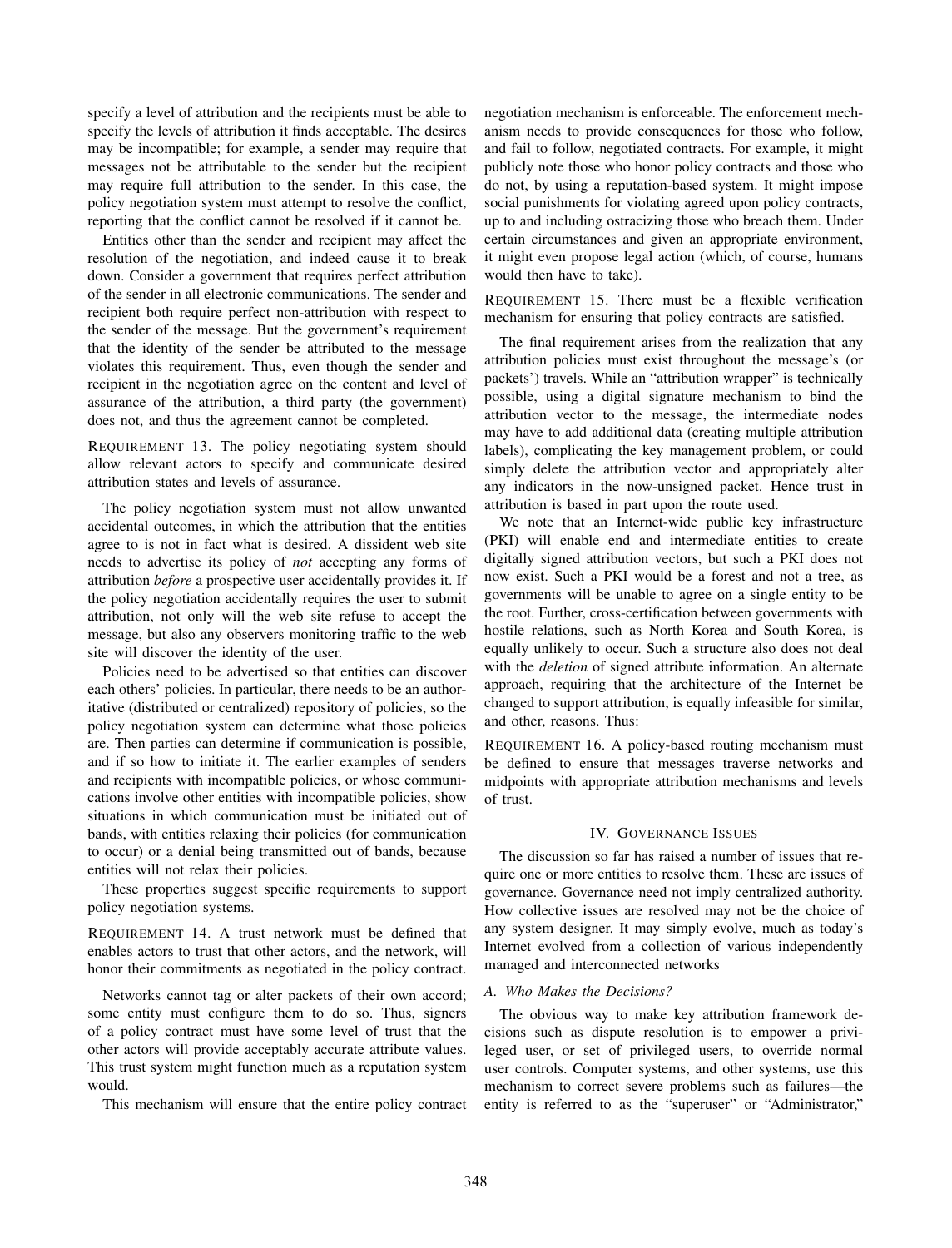depending on the system. Where the threat of such users is deemed too great, power can be divided in two ways. Either several such users are defined, and a threshold number must agree to act, or several users with more limited, and different, powers are defined. What these powers are in a policy negotiation system is an open question, as is whether such users should even exist. In theory, they are unnecessary; actors can simply decide that no agreement is possible. But in practice, some entities may require such a role for nontechnical reasons, for example when law enforcement requires sender attribution for a set of messages. Implementing such a role across multiple jurisdictions, especially multiple nations, is a very difficult question.

In order to support decision making, common or at least interoperable protocols must implement the policy negotiation system. A weak version of a common protocol framework would specify a common default form of attribution, leaving open the opportunity for more sophisticated attribution options in some networks. Alternatively, several policy negotiation systems might exist, each supporting different types of attribute vectors or different levels of assurance for attribute vectors. In this case, the ability to map goals from one system to the other, and to create translation mechanisms to allow the respective protocols to interoperate, define the extent to which attribution information and trust may be shared.

In fact, none of these issues is unique to networked systems. Negotiating structures and mechanisms exist everywhere, and the analysis of their functionality is a well established topic in the non-technical world. Many mechanisms exist in the technical world to support negotiations. All of these issues have been managed in various ways in the non-technical world including the realization that, in some cases, negotiations are not feasible.

### *B. Economic Factors*

Economic considerations will shape the development and behavior of any attribution framework. An attribution framework can create new economic value, and it is important for system designers to understand some of the potential economic incentives at work on different actors.

Clearly trust and privacy have economic value. Similarly, to some entities, attribution has an economic value. Lawyers would seem to find a system that provides perfect attribution useful in supplanting paper with electronic filings, as they could then demonstrate the signers of such e-documents to an acceptable level of certainty.

Entities desiring attribution (including non-attribution) might be willing to pay for such a feature. Intermediate entities such as backbones and ISPs could market their ability to provide certain attribution requirements. They could also adopt a "low cost" strategy in which they make no guarantees about attribution, and count on the low cost attracting large amounts of traffic. In fact, they could even take payments on the side from organizations to monitor traffic, or corrupt it, without the other entities knowing it; such actions might be criminal, or actionable in a court of law.

# *C. Attribution and Privacy*

We define the *attribution privacy of entity A with respect to entity C* to be the binding of A to a characteristic being kept secret from C. For example, Alice sends a message to Bob with perfect attribution, but the attribution that the message Bob received is from Alice is kept secret (in whatever way) from Cathy. Then Alice has attribution privacy with respect to entity Cathy. Whether the content of the message is secret or not is immaterial to the attribution privacy of Alice—what is kept secret from Cathy is the attribution of the origin of the message being Alice.

Classical cryptography can provide message secrecy or attribution of origin, but not both simultaneously. Suppose Alice and Bob possess a shared secret key. Alice sends Bob a message, and Bob can decrypt it because both possess the secret key. But Bob cannot prove to a disinterested third party (a "judge") that the attribution of the message origin has value Alice. Bob could have created the message himself, since he possesses the same secret key as Alice.

An *attribution privacy violation of entity A with respect to entity C* occurs when the attribution from A is known to C, but A desires that the attribution be kept secret from C.

Again, suppose Alice sends a message to Bob. Bob can attribute the message to Alice. Alice has attribution privacy with respect to Cathy if Bob cannot demonstrate to Cathy that the message is provably attributable to Alice. All Cathy can accept is Bob's word that the message is attributable to Alice. Alice's attribution privacy is violated if Bob sends a message to Alice, but does not want anyone (including Alice) to be able to provably attribute the message to him. If Alice can provably attribute that to Cathy, then Bob's attribution privacy has been violated. Whether or not Cathy knows the content of the message is immaterial to whether Bob's attribution privacy has been violated.

These examples do not specify if entities other than Cathy know that the message is attributable to Alice. But there are cases where it *does* matter if entities other than Cathy can attribute the message to Alice. For example, Alice sends a legal document to Bob and Cathy. Alice wishes Bob and Cathy to attribute the message to Alice, but not be able to prove this attribution (i.e., provably attribute this message) to anyone other than themselves. Or, Alice sends bob a document but does not send it to Cathy. Alice wishes that Bob can demonstrate to Cathy that the message's sender is Alice, but that Bob cannot demonstrate it to anyone else.

In both of these examples, if either Bob or Cathy can demonstrate to anyone else that the message is attributable to Alice, then Alice's attribution privacy has been violated.

When A's attribution privacy extends to every entity—that is, the binding of A to a characteristic is kept secret from every entity—then A is said to have *complete anonymity*. So, Alice has complete anonymity under the following condition: when she sends a message to Bob (or anyone else), no one can demonstrate that the message is attributable to Alice. A good example of complete anonymity is a cryptographic voting system such as Scantegrity, in which ballots are posted to the